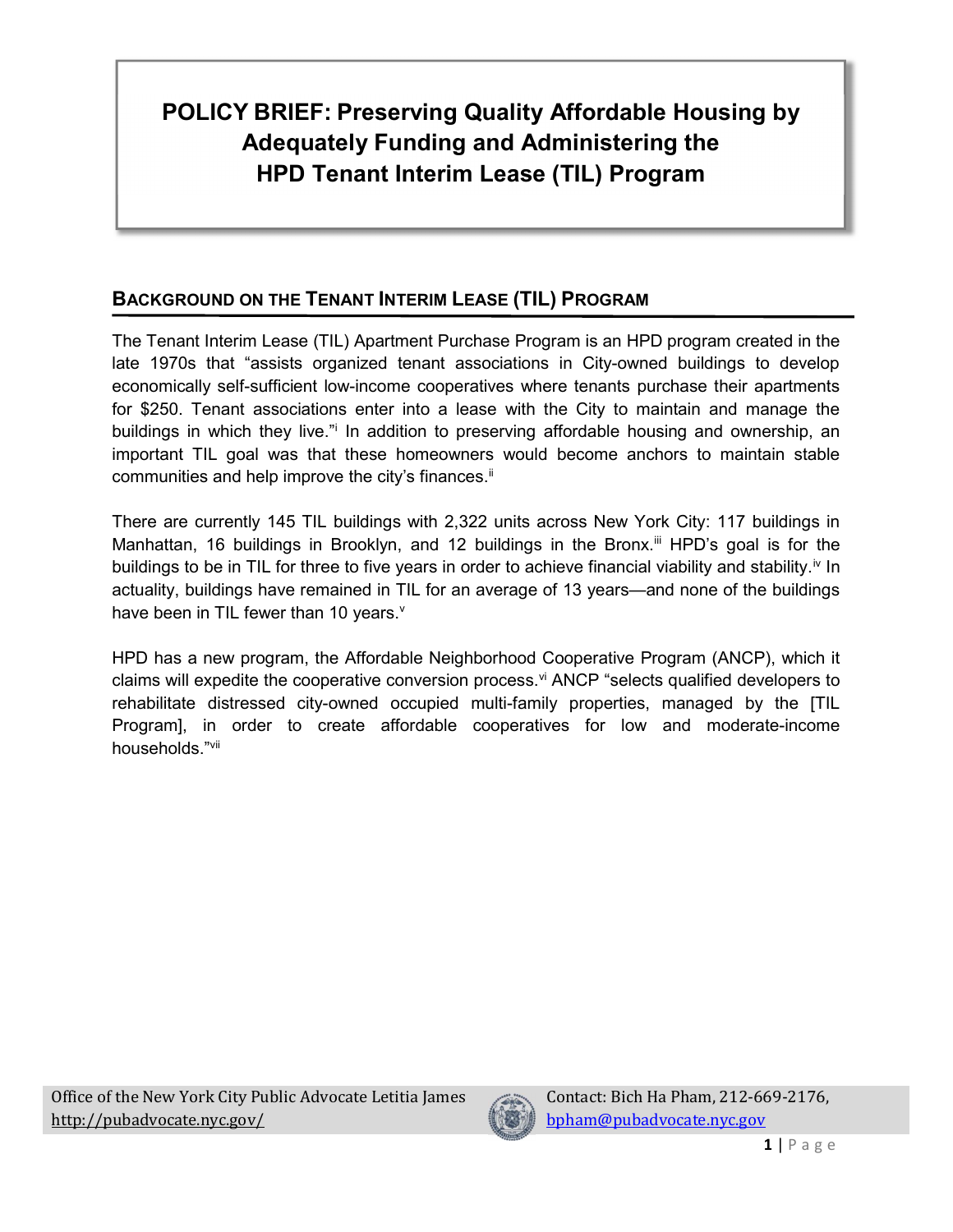#### HOW THE TENANT INTERIM LEASE (TIL) PROGRAM WORKS

The Tenant Interim Lease (TIL) Apartment Purchase Program provides training to tenant associations in building management, maintenance, and financial recordkeeping. During the City-ownership period, the building undergoes rehabilitation so that the tenants are able to reside in a safe and habitable building. The tenants also pay rent during this period which covers operating expenses, minor repairs, and management fees. Vili

Tenants in TIL buildings must form a Tenant Association (TA), conduct regularly scheduled elections, and take on the established responsibilities of running the building, such as managing the financial affairs.<sup>ix</sup>

While the building is in TIL, HPD maintains three levers of control<sup>x</sup>:

"First, HPD assigns a financial reviewer to review the TA's monthly financial report, which provides an account of the TA's income and expenditures.

"Second, HPD has access to the TA's bank accounts through riders that the TA and bank execute upon establishing a bank account.

"Finally, HPD has the power to place delinquent buildings on probation and, as an ultimate sanction, it has the power to revoke a building from TIL."

Once the TIL building completes the rehabilitation and tenant training process, it becomes a low-income cooperative where rents are restructured so that buildings remain financially viable after sale.<sup>xi</sup>

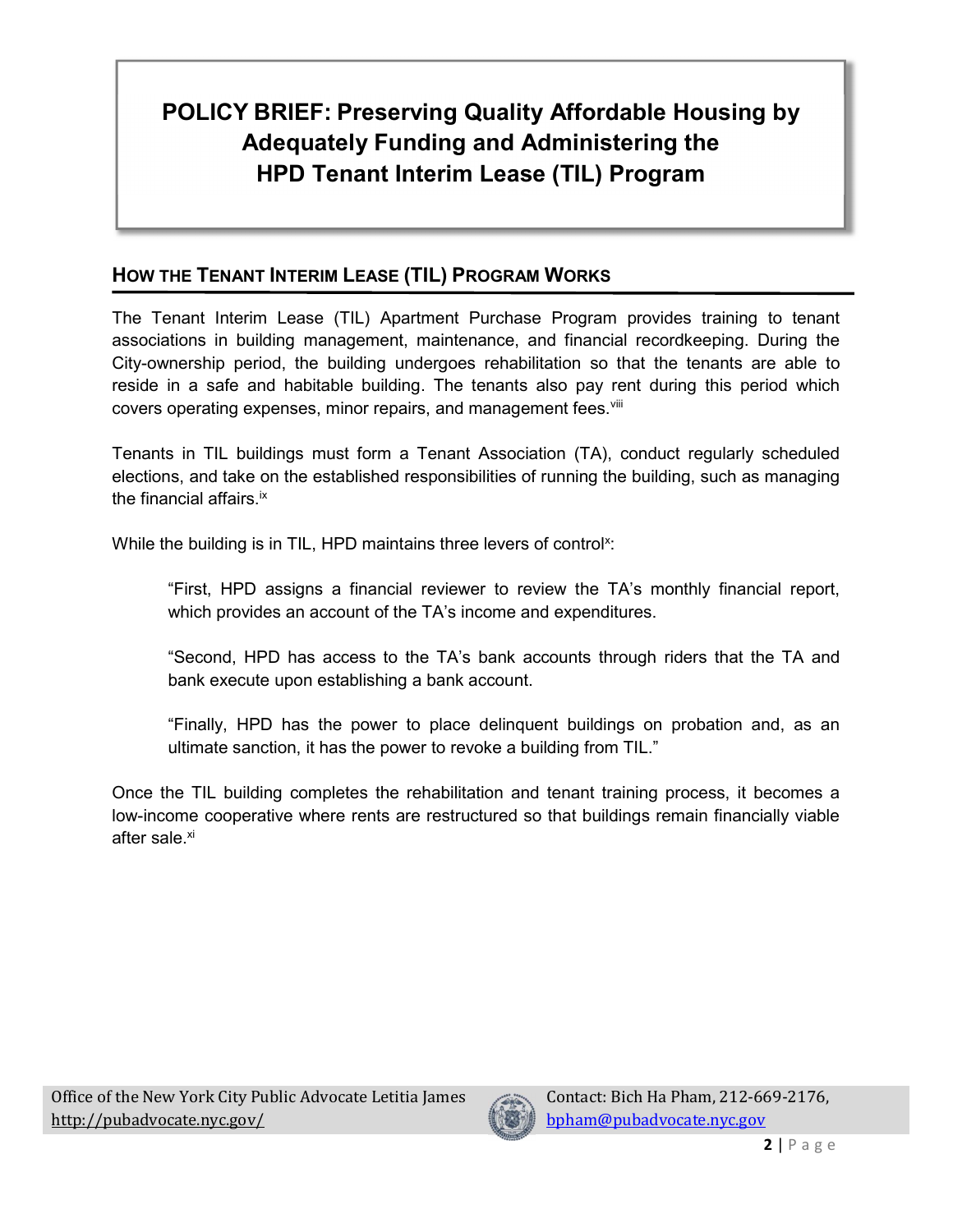#### PROBLEMS WITH HPD'S SUPPORT OF TIL BUILDINGS AND TRAINING OF TENANTS

Concerns about the Tenant Interim Lease (TIL) Apartment Purchase Program were raised recently at the Public Advocate James's Talk to Tish town hall in Harlem in March 2017 where residents shared that their TIL building was not being well-managed and discussed concerns with HPD's new Affordable Neighborhood Cooperative Program (ANCP).<sup>xii</sup> These concerns were not new. The Public Advocate's office has maintained consistent contact with a group of TIL tenants and cooperators. In April 2016, her representatives attended a tenant association meeting at a Brooklyn TIL building and heard the frustrations of long-term residents about faulty HPD oversight and constantly shifting policies. Concerns were also raised with Mayor de Blasio regarding a TIL building at 615 West 150th St. where tenants had been moved out in 1996 for what was supposed to be a two-year rehabilitation period—but to date the remodeling has not been completed and tenants reported having their possessions locked up without being provided access.<sup>xiii</sup> Concerns with the TIL program were also discussed at the March 2017 City Council budget hearing on housing.

In discussions with affordable housing groups and TIL building residents, the Public Advocate's Office has learned that there are a number of challenges, both in the TIL program and in the transition from TIL to ANCP.

#### Slow progression through the TIL program

At the beginning of the TIL's existence, participating buildings would be in TIL for roughly three to five years; now many buildings have been languishing for an average of 13 years. In addition, HPD is not allowing buildings to fill vacancies when people move out or pass away, contributing to a very high vacancy rate and a resident population that skews very elderly. Of the current 2,322 TIL units, 884 units are vacant—that's almost 40 percent. Xiv

The delayed transition process is also problematic because as more time passes, the Tenant Associations (TAs) become less able to sustain energy and the technical capacity to selfmanage, which is a fundamental requirement of successfully transitioning out of TIL to become a self-sufficient and self-managing low-income cooperative. $^{x}$  To make matters worse, the Department of Finance has repeatedly raised property taxes on TIL buildings, often to unsustainable levels.<sup>xvi</sup> Many of the buildings have also become more dilapidated; HPD

Office of the New York City Public Advocate Letitia James http://pubadvocate.nyc.gov/

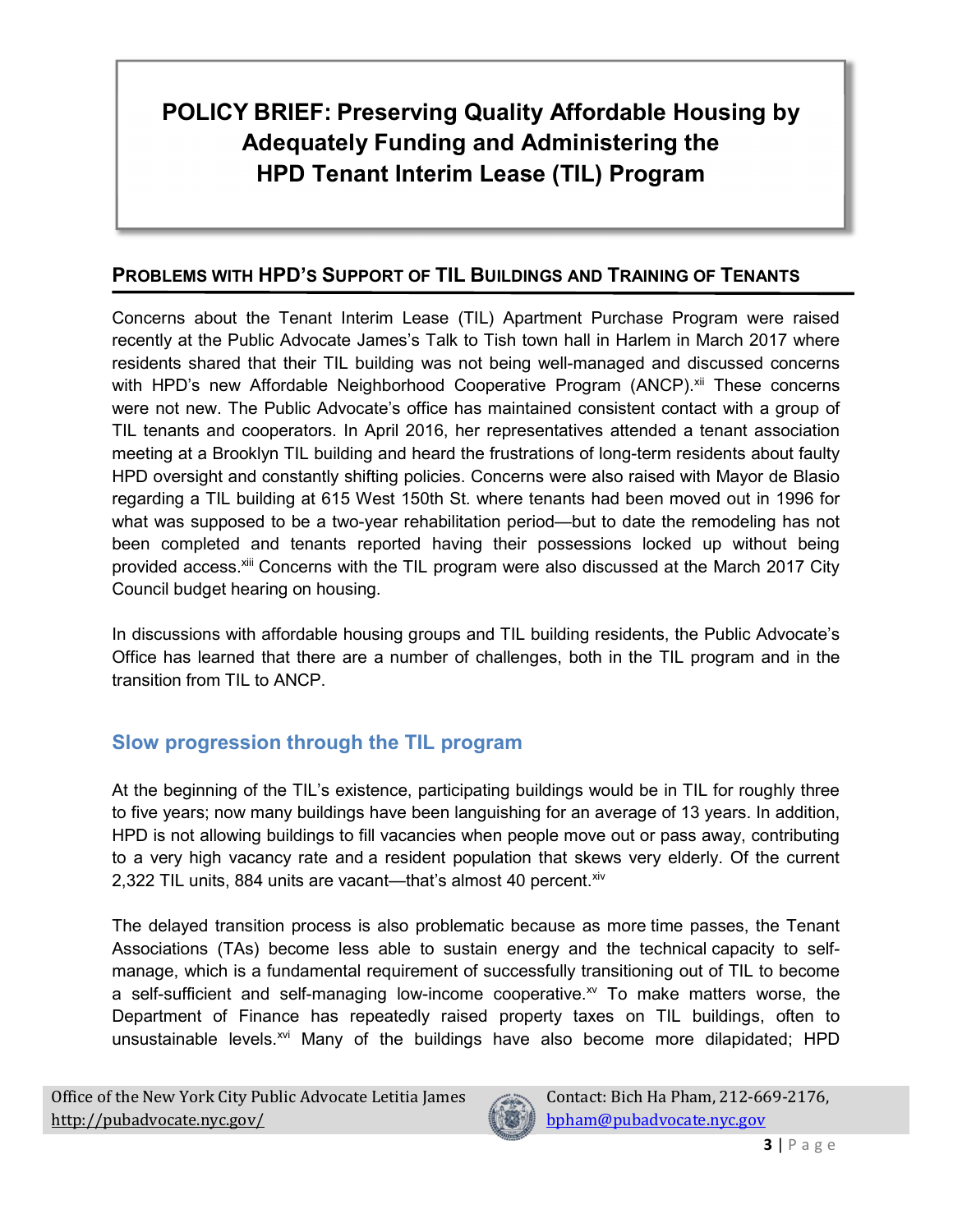estimated in 2013 that approximately 30 percent of the buildings have some degree of financial distress, and many have Department of Buildings violations.<sup>xvii</sup>

One housing group shared that a partial explanation for the long TIL transition time is that in the mid-90's, HPD shut down its Central Management Department and "dumped the remaining occupied City-Owned properties from that department into the TIL program, whether they wanted to be in the program or not.... The original TIL buildings were highly motivated and had to apply to get into the program and complete five classes before even being accepted into the program. So, many of the remaining buildings in the program were placed in the program against their will and were not as excited, energetic, passionate and motivated about the opportunity for home-ownership as buildings/residents who clamored to be in the program."<sup>xviii</sup>

#### Inadequate training and assistance to tenant associations to become owners

Housing advocates also expressed concern that HPD's training to tenant associations is not adequately preparing tenants for the reality of what it takes to own and run a building in 2017.

For example, tenant associations must track their income and expenses on an HPD-made Excel template that is emailed to tenants quarterly, resulting on a reliance on HPD that is unnecessary and not reflective of how co-ops manage their finances. Additionally, rents do not go up while a building is in TIL, meaning many residents are paying rents as low as \$250/month. Because buildings are now expected to take out large loans to pay for their renovation at time of conversion to cooperatives, maintenance fees could end up being twice as much as what tenants are used to paying, or more. ${}^{\text{xix}}$ 

Tenant Associations report that HPD staff has not adequately performed their jobs, because they were frequently unavailable or unreliable, inadequately trained or inexperienced, or failed to follow-up on critical matters. It appears that HPD failed to work closely with some of the TIL building TAs until problems became serious and were spiraling out of control. $\mathbf{x}$ 

An additional problem is that HPD has not provided bilingual information to tenants despite the fact that there are many buildings where the majority or all of the residents are Spanish speakers.<sup>xxi</sup>

Office of the New York City Public Advocate Letitia James http://pubadvocate.nyc.gov/

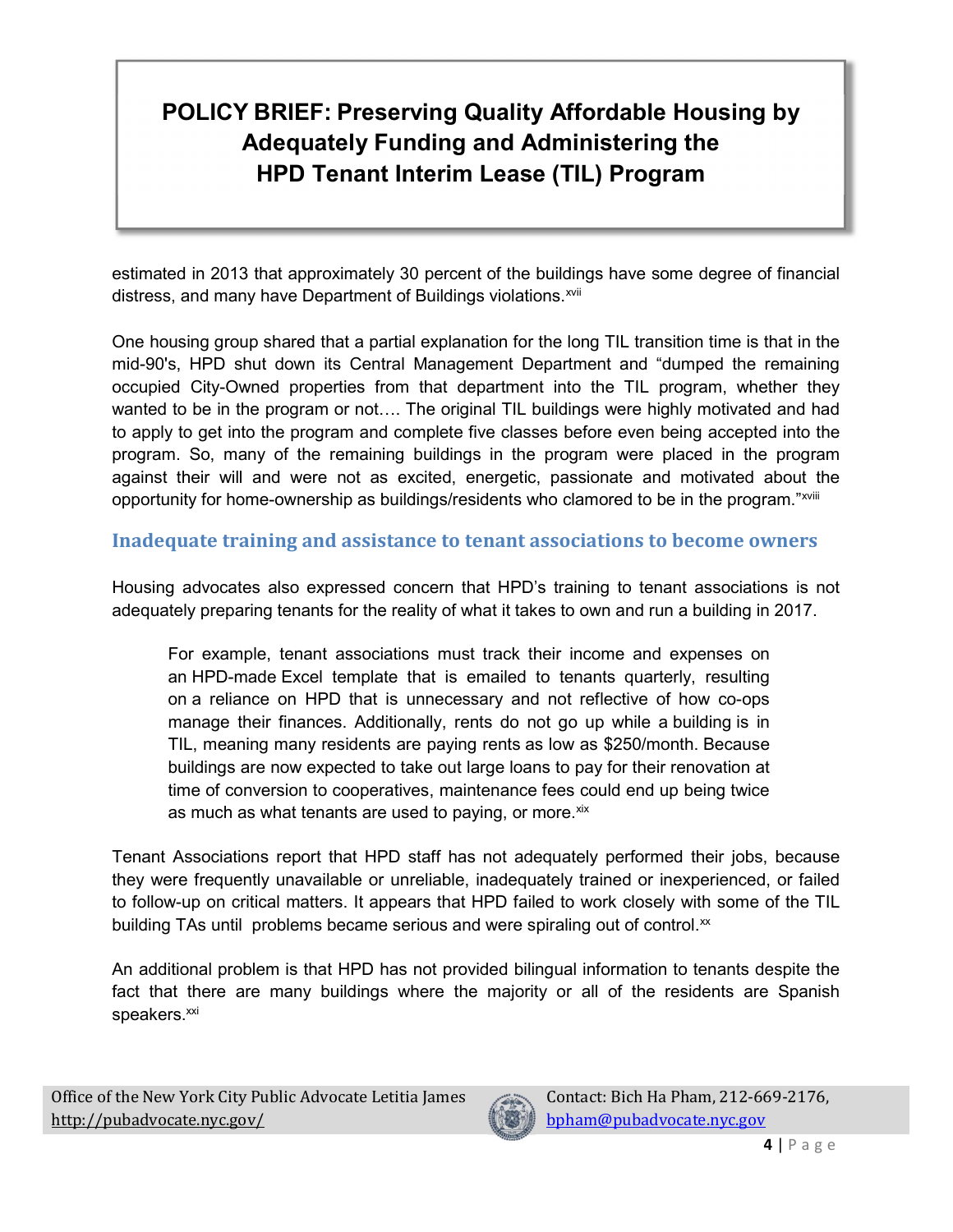#### Lack of communication, transparency, and tenant choice

Housing and community advocates share that there has been very little communication from the City about why certain buildings have been selected for the new the Affordable Neighborhood Cooperative Program (ANCP), how quickly ANCP buildings will be developed, and what will happen to the buildings that are still remaining in TIL. $^{xxii}$ 

HPD has also left tenants out of other decisions. Tenants are not generally able to choose the developer of their building, or weigh in on significant decisions about the renovation work that will be done.<sup>xxiii</sup>

#### PROBLEMS WITH CORRUPTION IN THE TIL PROGRAM

The City's Department of Investigation (DOI) found in 2014 that the Tenant Interim Lease (TIL) Apartment Purchase Program contained "significant corruption vulnerabilities" that allowed the former Treasurer of the Tenant Association of a TIL building to steal over \$50,000 for the building.<sup>xxiv</sup> The former Treasurer accomplished this fraud by writing checks to herself, stealing rent, and living "rent-free".<sup>xxv</sup> She was able to cover up the fraud by submitting false and misleading financial reports to HPD, issuing phony rent receipts, and misappropriating rents paid by relocated tenants.<sup>xxvi</sup>

Based on the DOI investigation and findings, HPD agreed to take the following actions to address these corruption vulnerabilities:

- HPD will provide training for its TIL financial reviewer employees in reviewing and auditing financial reports;
- HPD will ensure that it has full and unfettered access to the books and records of the Tenant Association (TA's) accounts by enforcing its riders;
- HPD will revise its process for tracking and accounting for the rent receipts of tenants who are relocated; and,
- HPD will improve its corrective actions for TIL buildings that are in probation or delinquent in submitting financial reports.

The Public Advocate's Office has requested information from HPD regarding its compliance with these steps since 2014.

Office of the New York City Public Advocate Letitia James http://pubadvocate.nyc.gov/

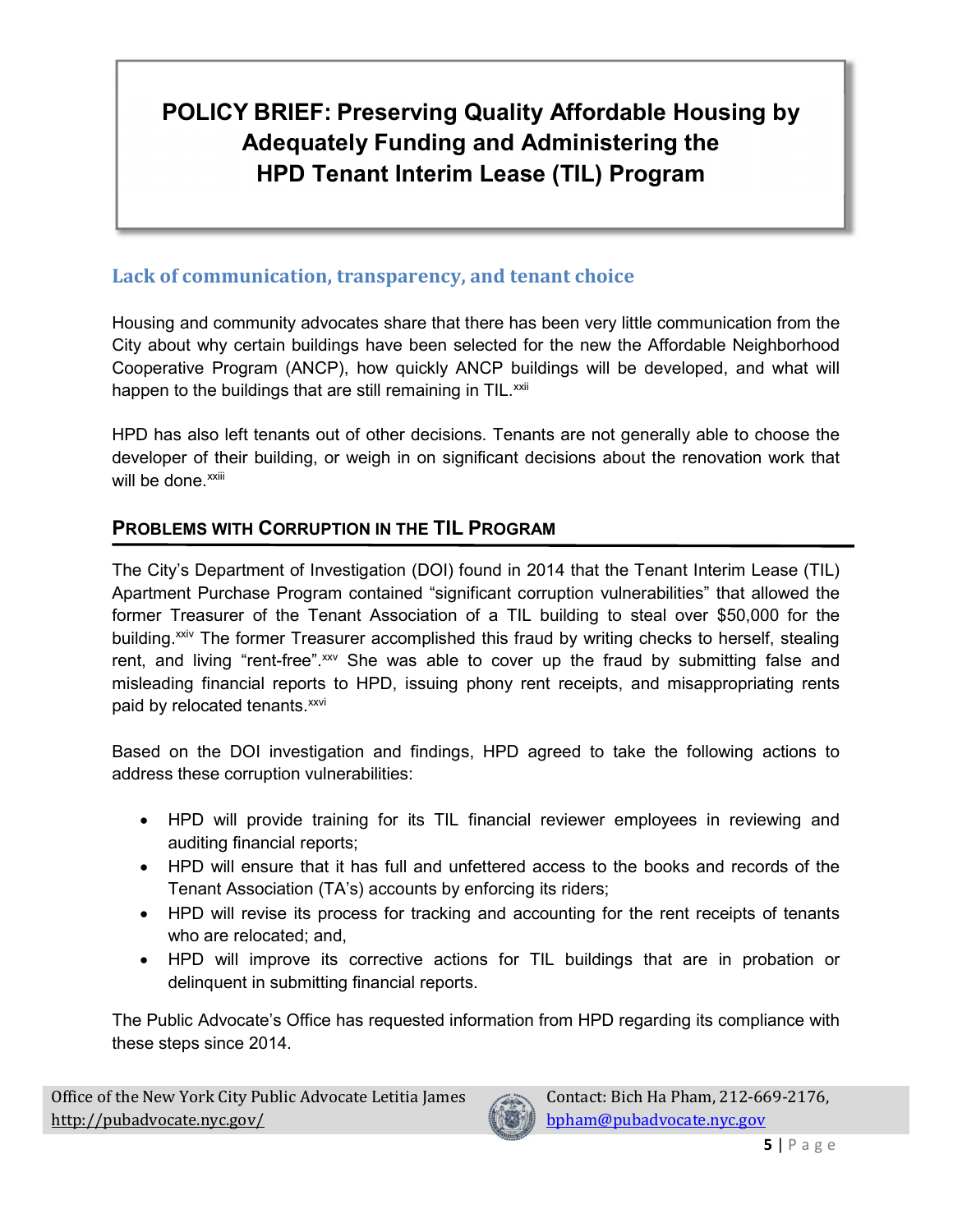There have also been concerns expressed regarding corruption within HPD in regards to TIL. Contacts with the Public Advocate's Office state that TIL is rife with corruption. It is alleged that HPD staff look to get their friends, family or themselves special access to TIL units by asking TIL staff to locate and process units for these individuals. It is alleged further that HPD is not sufficiently overseeing its TIL staff which has led to TAs not receiving adequate and timely training, or oversight. The Public Advocate's Office has requested information from HPD on these matters. These matters, including the DOI investigation, were recently reported on by local media.<sup>xxvii</sup>

#### CONCERNS WITH AFFORDABLE NEIGHBORHOOD COOPERATIVE PROGRAM (ANCP)

HPD's new program, the Affordable Neighborhood Cooperative Program (ANCP), supposedly expedites the cooperative conversion process through qualified developers to rehabilitate distressed city-owned occupied multi-family properties. ANCP is managed by the Tenant Interim Lease (TIL) Apartment Purchase Program and shares the similar goal of rehabilitating the distressed properties to create affordable cooperatives for low- and moderate-income households."xxviii

Under ANCP, HPD created an entity, the "Restoring Communities HDFC," in order to transfer the TIL buildings to private developers upon the closing on a construction loan. After rehabilitation and cooperative conversion, the buildings are conveyed to the newly formed cooperative HDF.<sup>xxix</sup> TIL buildings that are in need of moderate or substantial rehabilitation are eligible for ANCP.<sup>xxx</sup> Unfortunately, co-ops created under ANCP will not be permanently affordable because developers are given a 30 year tax abatement similar to those with the Mitchell-Lama program. The expiration of the tax abatement will likely lead to the loss of affordable units due to subsequent rent increases.<sup>xxxi</sup>

Concerns have been raised that the ANCP will leave TIL/HDFC tenants and buildings in financial stress because of the large amount of debt from the construction loan that the buildings will have to pay off, which will be added to tenants' co-op maintenance charges.<sup>xxxii, xxxiii</sup> There will thus be a significant increase for tenants from the typical TIL rent of \$200-400 per month to maintenance charges that can be up to 60% of Area Median Income (AMI), which is about \$4,500 for a family of four. HPD's plan is to subsidize the maintenance costs using HUD Section 8 funds, but advocates raise reasonable questions about the reliability of those funds given the proposed cuts to the federal budget and past budget cuts.<sup>xxxiv</sup> Thus, instead of owning a

Office of the New York City Public Advocate Letitia James http://pubadvocate.nyc.gov/

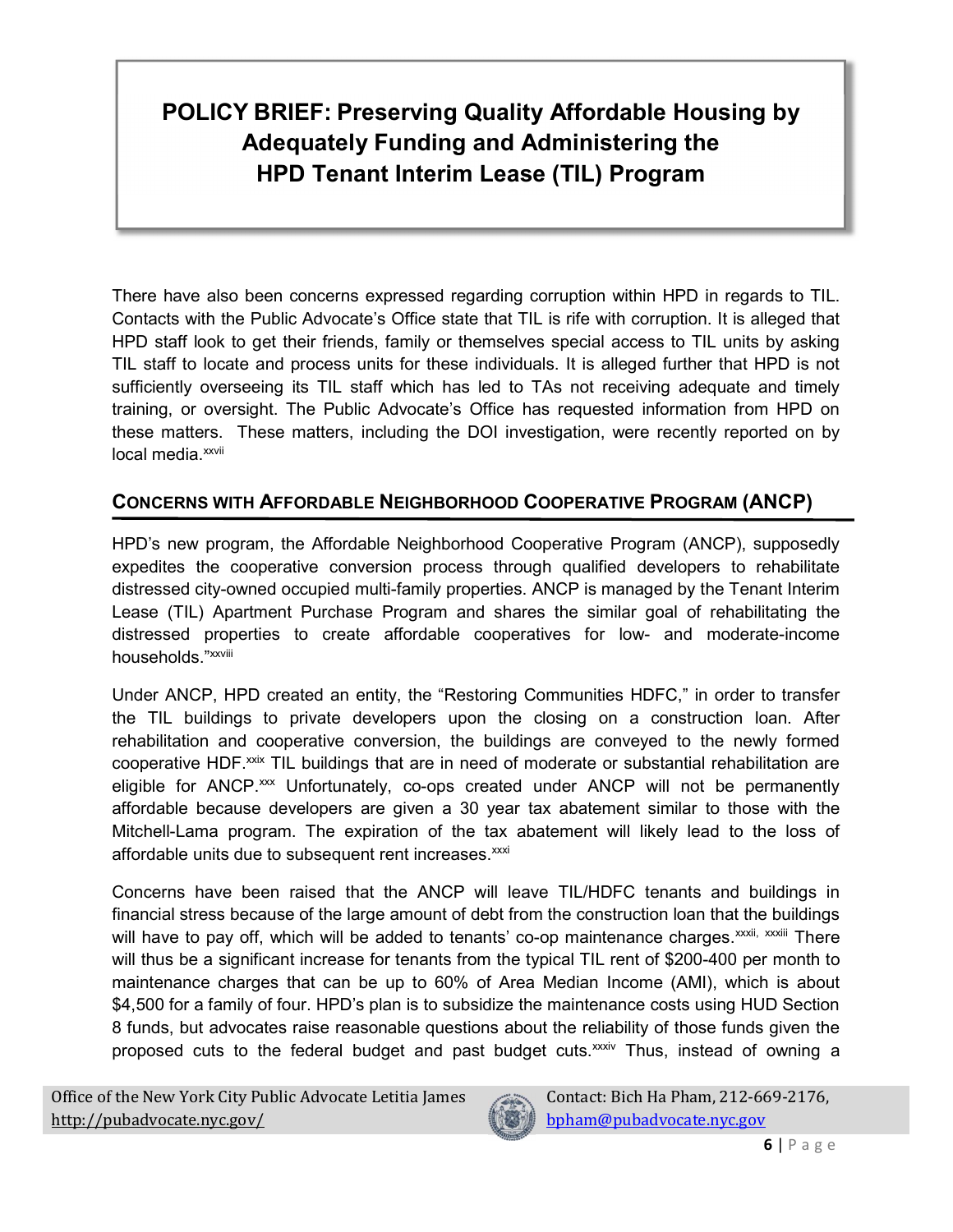TIL/HDFC building free-and-clear, the buildings will have a lien, presumably for the duration of the ANCP 30 year tax abatement. Tenants will likely have higher monthly maintenance charges, and the ANCP "buy-in" will be \$2,500 instead of the \$250 that was promised when the tenants agreed to give up their rent stabilization status to enter the TIL program.<sup>xxxv</sup>

Another concern with ANCP is the loss of affordable units. Under TIL, all of the units would have remained affordable; but under ANC, some of the units will be for moderate-income people. HPD's aim is that the revenue from the sale of these moderate-income units will go towards offsetting some of the rehabilitation costs.<sup>xxxvi</sup> According to statements made by then-HPD Deputy Commissioner for the Office of Asset and Property Management Ann-Marie Hendrickson, HPD has had this plan in mind for years because it was warehousing a significant percentage of TIL units (estimated at around 40 percent<sup>xxxvii</sup>).<sup>xxxviii</sup> Unfortunately, the warehousing of these units have had the effect of weakening the TAs and the financial strength of TIL buildings since they were running at only 60% capacity.

#### RECOMMENDATIONS

The City must ensure that all Tenant Interim Lease (TIL) Apartment Purchase Program buildings receive sufficient funding to timely rehabilitate the buildings for conversion to lowincome cooperatives. HPD should also be adequately staffing the TIL program, and training and overseeing its TIL workers to ensure that the TIL Tenant Associations (TAs) and buildings are being moved along towards conversion in a timely manner. HPD must develop an effective system to track the progress and status of the buildings so that it can address delays and remove barriers to the conversion process.

HPD must ensure also that its TIL employees are providing all of the services needed, including in appropriate languages; that the training is relevant to preparing the tenants to manage a building; and that the TIL staff are actively engaging, as well as monitoring, the TAs. Lastly, HPD must ensure that it is fully complying with the DOI agreed upon anti-fraud measures, and makes clear that no special access will be granted to TIL units for HDP staff, friends, family, etc.

The Affordable Neighborhood Cooperative Program (ANCP) should be postponed until an independent review is conducted to determine all the options available to timely rehabilitate and convert the existing TIL buildings into low-income cooperatives. The City should look to meet its

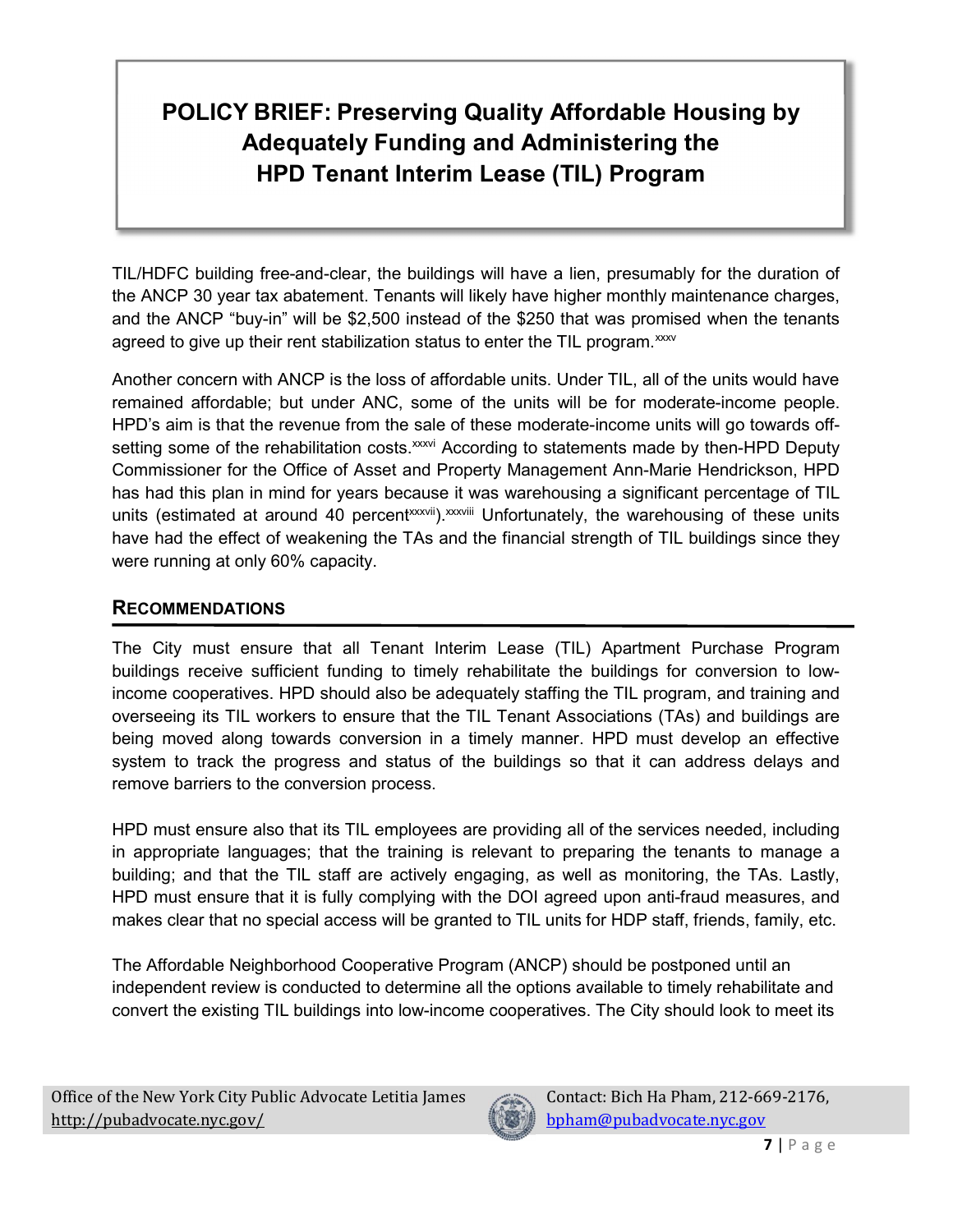original obligation to these tenants, buildings and communities of 100% permanent affordability. The TIL TAs needs to be consulted and their input incorporated into the final decision.

The review of the ANCP is a good time to reinvigorate the TIL program and significantly improve how it is managed to ensure that tenants are treated as valuable stakeholders throughout the process. This requires that HPD communicate regularly with the TAs about its plans and create a process for timely tenant input. TIL will only be successful if the building TAs are motivated and empowered—and are trained to be able to fully participate.

v Ibid.

x Ibid.

xv Ibid.

xvii Ibid.

Office of the New York City Public Advocate Letitia James http://pubadvocate.nyc.gov/



i http://www1.nyc.gov/site/hpd/developers/development-programs/til.page

ii Siegel Teitelbaum & Evans, LLP, "Broken Promise: New York City's Tenant Interim Lease Program And Those Left Behind," February 11, 2017.

iii Urban Homesteading Assistance Board (UHAB) [Personal Communication, March 13, 2017].

iv http://www1.nyc.gov/assets/doi/downloads/pdf/2014/Sept14/TIL%20Rpt.pdf

vi Jordan Press, Government Relations Unit, New York City Department of Housing and Preservation Department (HPD) [Statement at the Office of the Public Advocate's Harlem Talk to Tish event, March 1, 2017].

vii http://www1.nyc.gov/assets/hpd/downloads/pdf/developers/term-sheets/PDF\_ANCP\_Term\_Sheet.pdf

viii http://www1.nyc.gov/site/hpd/developers/development-programs/til.page

ix http://www1.nyc.gov/assets/doi/downloads/pdf/2014/Sept14/TIL%20Rpt.pdf

xi http://www1.nyc.gov/site/hpd/developers/development-programs/til.page

xii Statement at the Office of the Public Advocate's Harlem Talk to Tish event, March 1, 2017.

xiii http://nypost.com/2017/03/21/de-blasio-shocked-by-displaced-tenants-10-year-renovation-saga/

xiv Urban Homesteading Assistance Board (UHAB) [Personal Communication, March 13, 2017].

xvi Siegel Teitelbaum & Evans, LLP, "Broken Promise: New York City's Tenant Interim Lease Program And Those Left Behind," February 11, 2017.

xviii Personal communication with the Office of the Public Advocate and affordable housing group.

xix Ibid.

xx Siegel Teitelbaum & Evans, LLP, "Broken Promise: New York City's Tenant Interim Lease Program And Those Left Behind," February 11, 2017.

<sup>&</sup>lt;sup>xxi</sup> Personal communication with the Office of the Public Advocate and affordable housing group. xxii Ibid.